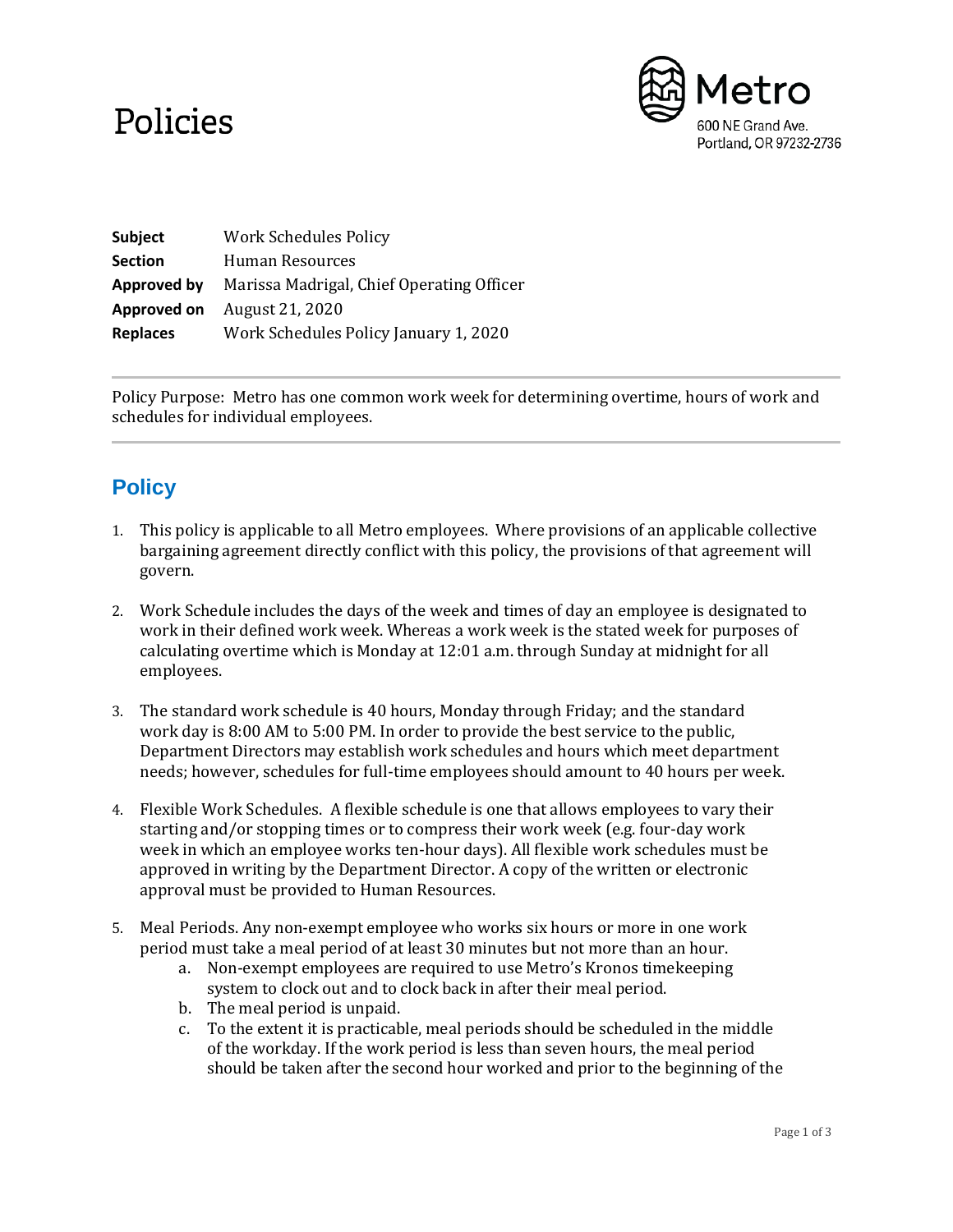fifth hour. If the work period is more than seven hours, the meal period should be taken after the third hour worked and before the start of the sixth hour.

- d. Meal periods may not be added to rest breaks or used to come late or leave early.
- 6. Rest Breaks. All non-exempt employees must take at least a 15**-**minute paid rest break when working a continuous four-hour work period.
	- a. The rest break should be taken as close as possible to the middle of the work segment.
	- b. Rest breaks are in addition to and separate from the required meal period.
	- c. Rest breaks may not be added to a meal period or used to come late or leave early.
	- d. If an employee works a shift longer than 10 hours they are entitled to three paid rest breaks.
- 7. Exempt employees
	- a. Exempt employees are not eligible for overtime pay. It is understood that: i) an exempt employee may have to work beyond their scheduled work hours; and ii) extra work hours beyond the usual workday or workweek are part of the job expectations for an exempt employee.
	- b. Time worked on a Metro-observed holiday may be taken at a later date upon the approval of the employee's supervisor. Deferred holiday time off must be used within the fiscal year and may not be carried over to future years.
	- c. At the department director's or designee's discretion, flexible work hours may be permitted to maintain a reasonable balance of work hours and time off while meeting business needs and productivity expectations.
	- d. Exempt employees are expected to achieve overall goals and performance results regardless of the number of hours worked. For this reason, infrequent absences of less than 4 hours by an exempt employee that do not negatively impact expected work performance and productivity will not be tracked or covered through the use of leave accruals.
	- e. When an exempt employee has an absence of four hours or more, such absences will be tracked in the leave management system and covered through the use of available leave accruals as appropriate for the situation.
	- f. Absences of less than a full day in cases where there are not available leave accruals must not result in salary reduction, and supervisors and exempt employees should explore options available to meet productivity expectations, such as flexing a particular week's schedule. Absences of a full day or more, where there are no available leave accruals, may result in reduction in salary earned for that pay period when authorized by the Department Director or designee.
	- g. Part-time non-represented exempt employees must track their absences in the leave management system and cover the leave with the appropriate available accruals when they have an absence of one-half (½) or more of their regularly scheduled shift. This will not apply if the employee has received prior approval from their manager to flex their schedule in a given workweek.
	- h. Exempt employees are expected to complete their job in whatever amount of time it takes. If an exempt employee routinely completes their work in less than 40 hours a week their workload may be adjusted by the supervisor, manager or Department Director.